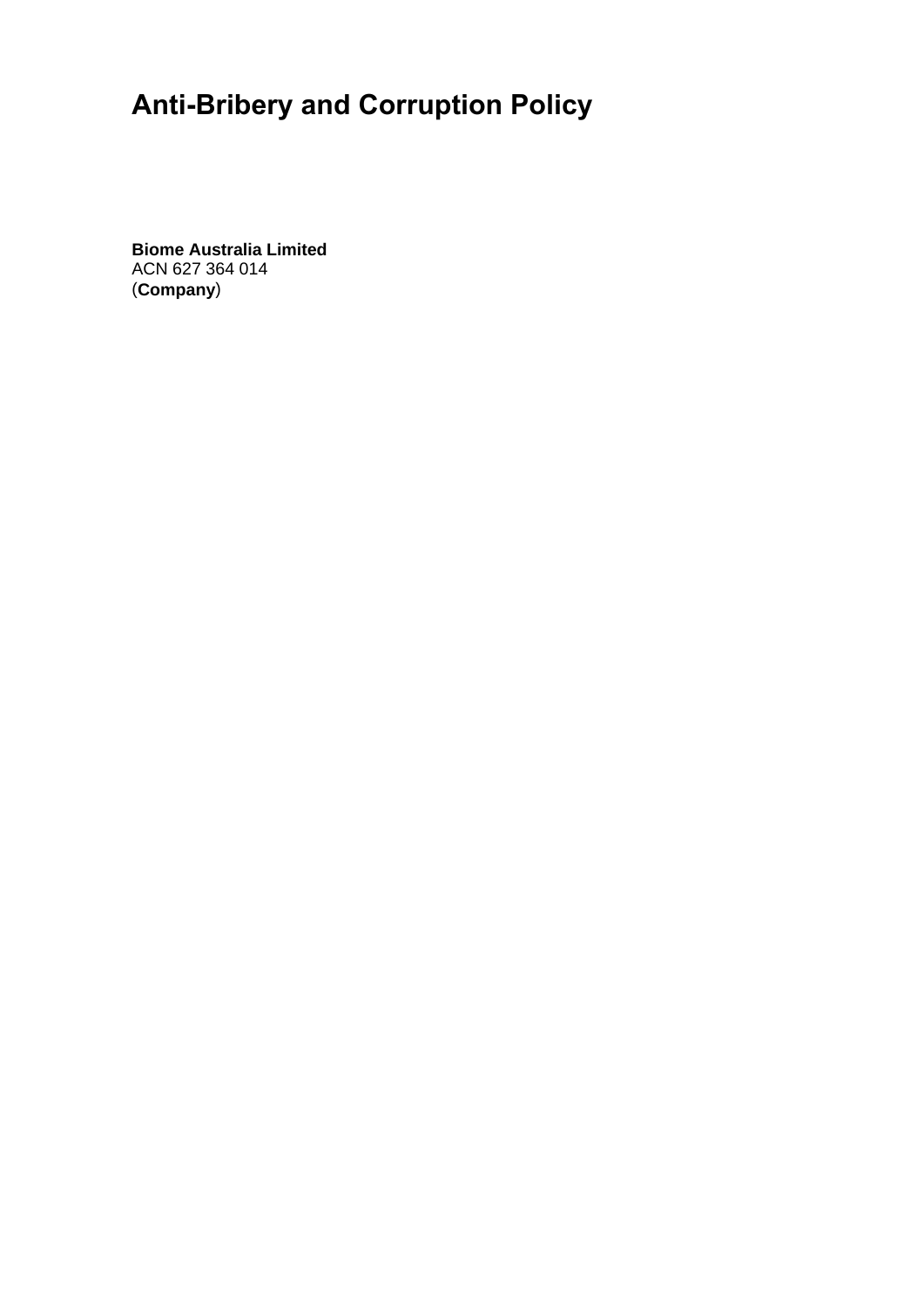# **Table of Contents**

| 1                                                    | <b>Background</b>                                                                                                                                                                                                                                                       | 3                                          |
|------------------------------------------------------|-------------------------------------------------------------------------------------------------------------------------------------------------------------------------------------------------------------------------------------------------------------------------|--------------------------------------------|
| 1.1<br>1.2                                           | Overview<br>Purpose                                                                                                                                                                                                                                                     | $\mathbf{3}$<br>3                          |
| $\mathbf 2$                                          | <b>Anti-Bribery and Anti-Corruption</b>                                                                                                                                                                                                                                 | 4                                          |
| 2.1<br>2.2<br>2.3<br>2.4                             | What is bribery?<br>What is corruption?<br>Examples<br>Penalties and consequences                                                                                                                                                                                       | 4<br>4<br>4<br>4                           |
| 3                                                    | Processes and procedures                                                                                                                                                                                                                                                | 5                                          |
| 3.1<br>3.2<br>3.3<br>3.4<br>3.5<br>3.6<br>3.7<br>3.8 | Gifts and benefits<br>Approval process for gifts and benefits<br>Acceptable gift, hospitality and entertainment expenditure<br>Tenders and procurement<br>Facilitation payments<br>Donations and sponsorships<br>Charitable contributions<br><b>Political Donations</b> | 5<br>5<br>5<br>6<br>6<br>6<br>6<br>6       |
| 4                                                    | <b>Responsibilities</b>                                                                                                                                                                                                                                                 | 7                                          |
| 4.1<br>4.2<br>4.3<br>4.4                             | Employee's responsibilities<br>Record keeping<br>How to raise a concern<br>Monitoring and review                                                                                                                                                                        | 7<br>$\overline{7}$<br>$\overline{7}$<br>7 |
| 5                                                    | <b>Breaches</b>                                                                                                                                                                                                                                                         | 7                                          |
| 6                                                    | <b>Other Matters</b>                                                                                                                                                                                                                                                    | 8                                          |
| 6.1<br>6.2<br>6.3<br>6.4                             | Amendment of Policy<br>Training<br>Adoption of Policy and annual Board review<br><b>Publication of Policy</b>                                                                                                                                                           | 8<br>8<br>8<br>8                           |
| <b>Annexure</b>                                      |                                                                                                                                                                                                                                                                         | g                                          |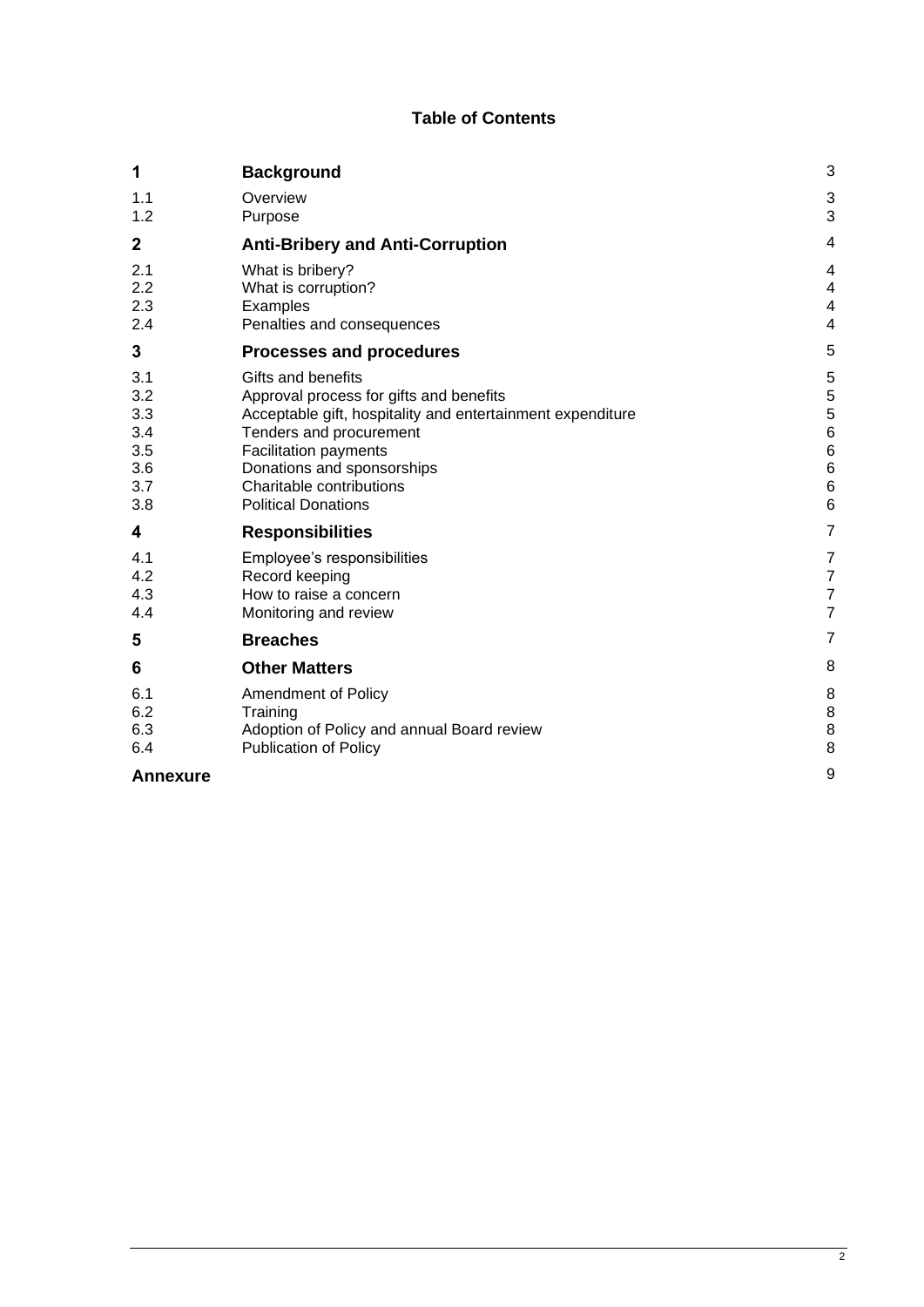## **1 Background**

## 1.1 **Overview**

The Company is committed to maintaining and adhering to a high standard of integrity, investor confidence and good corporate governance. Bribery and/or corruption would undermine the trust, integrity and fairness in an open and competitive market. The Company has zero tolerance for bribery or corruption. The Company is also committed to ensuring its corporate culture actively discourages bribery or corrupt conduct in the strongest possible terms. The Company is also expected to meet the highest ethical standards in line with the anti-bribery and corruption standards required by the Australian Securities Exchange (**ASX**).

Our Anti-Bribery and Corruption Policy (the **Policy**) forms part of the Company's risk management framework and Code of Conduct, which includes a suite of compliance policies. It strictly prohibits the offer, provision or acceptance of bribes and/or corrupt behaviours.

Serious criminal and civil penalties, in addition to reputational damage, may be incurred if the Company is involved in any bribe or corrupt behaviour. This Policy is consistent with and supports the Company's values and it should be read in conjunction with the Statement of Values contained in the Code of Conduct and other policies of the Company.

## 1.2 **Purpose**

This Policy contains the Company's approach and commitment to anti-bribery and anti- corruption processes, procedures and practices. It sets out the Company's standards and guidelines on what constitutes bribery or corruption, the offering, accepting and providing gifts and hospitality, participating in tenders and procuring goods and services and providing donations and sponsorship.

This Policy is intended to apply to anyone who is employed by or works at the Company, including employees (whether permanent, fixed term or temporary), contractors, consultants, secondees and directors wherever located (collectively referred to as **employees** in this Policy). This Policy also applies globally. If travelling outside Australia, the Company's employees are subject to the laws of the country they are in, however, the principles of this Policy must be followed regardless of whether or not that country has specific bribery and corruption laws. Where a country has specific anti-bribery and anticorruption laws, which are of a lesser standard to this Policy, this Policy prevails so that employees must obey this Policy.

In particular, this Policy is designed to ensure that you do:

- (a) not give or accept gifts and/or benefits that will compromise or appear to compromise, your integrity and objectivity in performing your duties;
- (b) not give or accept gifts and/or benefits that cause, or appear to cause a conflict of interest;
- (c) record gifts or benefits worth AU\$1,000 or more in the gift and entertainment register (**Register**) to be maintained by the Managing Director;
- (d) record in the Register where a gift or benefit provided on behalf of a Company in excess of AU\$1,000; and
- (e) decline gifts and/or benefits worth AU\$1,000 or more (unless an exception applies).

Additionally, the purpose of this Policy is to:

- (a) ensure that the Company, as a minimum, complies with its obligations under the ASX Listing Rules and ASX Corporate Governance framework, and as much as possible, seeks to achieve and exceed best practice;
- (b) educate employees on what gifts and benefits are acceptable and unacceptable;
- (c) provide guidance on how to deal with instances of bribery or corruption; and
- (d) promote investor confidence in the integrity of the Company and its securities.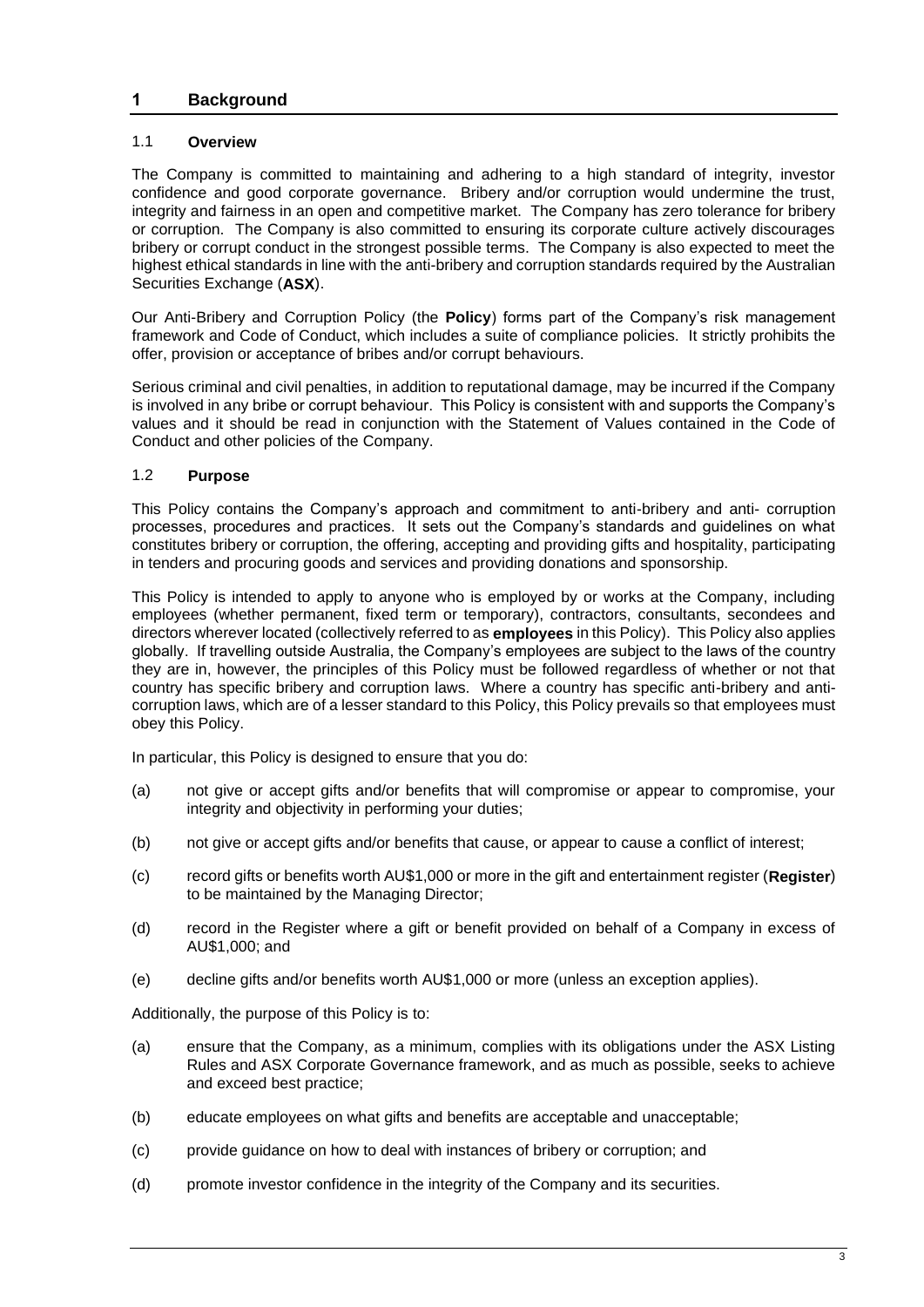This Policy also outlines the process to follow if there are concerns that any employee of the Company is not complying with or has not complied with this Policy. Any and all material or suspected breaches of this Policy must be immediately reported to the Company's board of directors (Board) or a committee of the Board upon identification.

References in this Policy to the Company include references to Biome Australia Limited and all its subsidiaries.

# **2 Anti-Bribery and Anti-Corruption**

## 2.1 **What is bribery?**

Bribery is the offering, promising, giving, accepting or soliciting of an advantage as an inducement for action which is illegal, unethical or a breach of trust. A bribe is an inducement or reward offered, promised or provided in order to gain any commercial, contractual, regulatory or personal advantage that can take the form of gifts, loans, fees, rewards or other advantages. The Company's employees are not permitted to give, offer, promise, accept, request or authorise a bribe, whether directly or indirectly. A bribe does not actually have to take place but the act of promising to give a bribe or agreeing to receive a bribe is an offence.

Any conduct which may otherwise be permitted by other provisions of this Policy is prohibited if it would contravene this provision.

## 2.2 **What is corruption?**

Corruption is a deliberate act of dishonesty, breach of the law, abuse of public trust or power that undermines or is incompatible with the impartial exercise of an official's powers, authorities, duties or functions for private gain (or in other words, the misuse of office, power or influence for private or personal gain or any abuse of entrusted power for private or personal gain). The Company's employees are not permitted under any circumstances to accept, request, authorise or otherwise engage or be involved in corruption directly or indirectly.

Any conduct which may otherwise be permitted by other provisions of this Policy is prohibited if it would contravene this provision.

## 2.3 **Examples**

Examples of conduct that constitutes bribery and corruption includes, but is not limited to, the following:

- (a) offering, promising or giving a bribe, requesting, agreeing to receive or accepting a bribe;
- (b) bribing a public official with the intention of influencing the office in the performance of their official functions in order to obtain or retain business or an advantage in the conduct of business;
- (c) paying secret commissions to those acting in an agency or fiduciary capacity;
- (d) failing to prevent a bribe being made; and
- (e) making facilitation payments.

#### 2.4 **Penalties and consequences**

The financial penalties for bribery and corruption offences can potentially be significant and serious for employees and the Company. There is a real risk that individuals involved may also be subject to imprisonment. The impacts of bribery and corruption extend beyond the civil and criminal penalties to include:

- (a) impacting on the Company's reputation and the Company's ability to procure and retain business and/or clients;
- (b) impacting on the Company's ability to do business with governments or public international organisations which may require a declaration that the Company has complied, and will comply, with certain laws;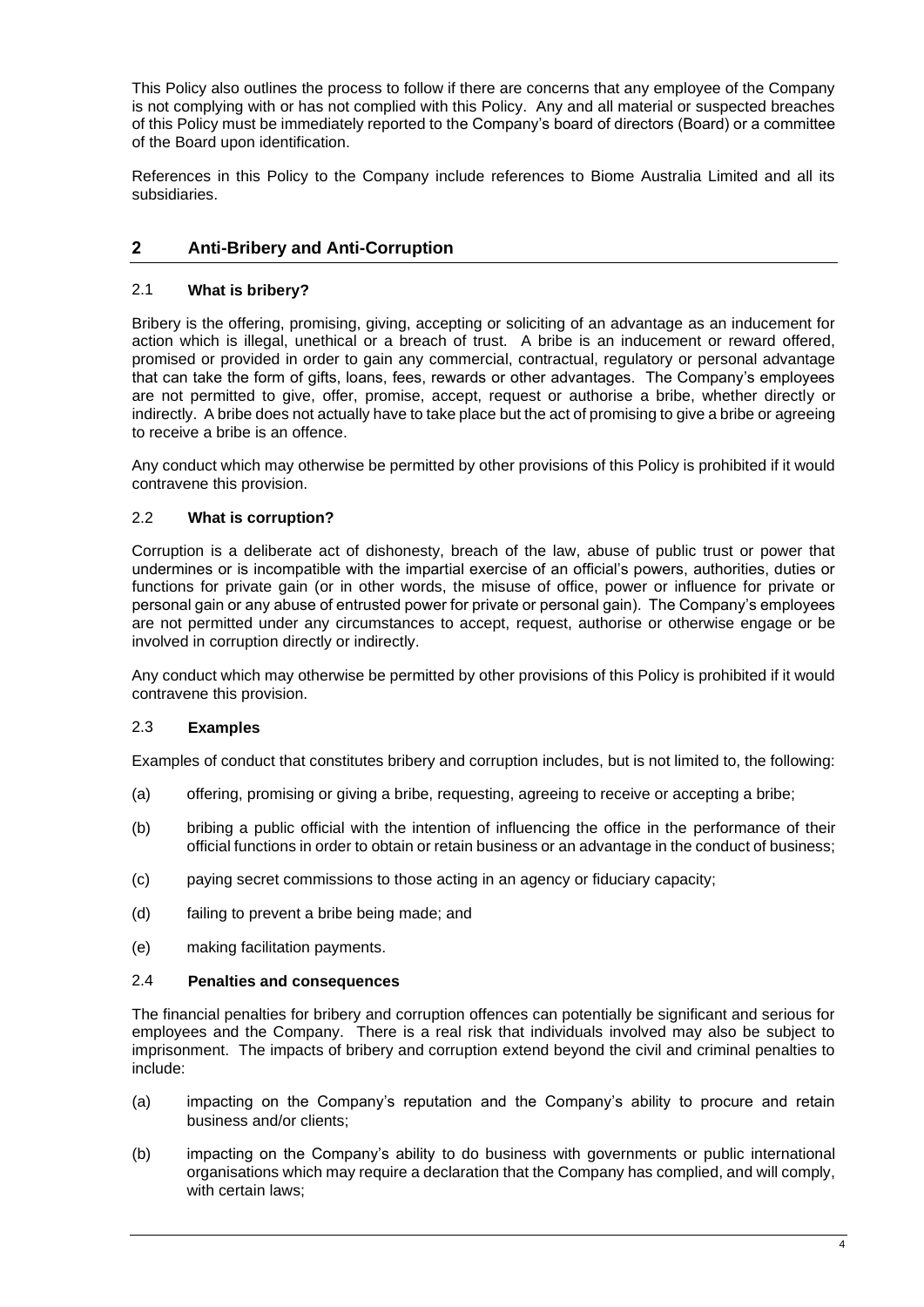- (c) increased regulatory scrutiny and prosecution of the Company and/or its subsidiaries; and
- (d) potential breach of certain established contractual provisions relating to compliance with applicable anti-bribery and anti-corruption laws, which may trigger termination rights, penalties and/or litigation.

## **3 Processes and procedures**

## 3.1 **Gifts and benefits**

Employees of the Company must declare all gifts and benefits, valued at AU\$1,000 or more, in the Register. Employees are also expected to decline (or avoid accepting) gifts and benefits which are valued at AU\$1,000 or more with the exceptions being:

- (a) work related conferences and professional development sessions;
- (b) invitations to speak at a professional association (including flights and accommodation);
- (c) working lunches/dinners; and
- (d) as agreed by the Chair or Managing Director .

#### 3.2 **Approval process for gifts and benefits**

Employees should, where possible, discuss with their manager the fact that they have been offered a gift/benefit before accepting it, in order to determine the appropriate action.

Employees are required to enter any gift/benefit in the Register within 5 business days of receiving or being offered the gift/benefit.

The managers need to action any gifts and benefits reported to them within 5 business days of receiving the disclosure from the employee, noting that gifts/benefits should not be accepted on a recurring basis or broken down into parts of less than AU\$1,000.

Approval for any gifts, hospitality and entertainment above AU[\$1,000 may only be provided by the CFO (or a delegate of the CFO) and must be disclosed in the Register.

#### 3.3 **Acceptable gift, hospitality and entertainment expenditure**

The Company allows for gifts and genuine hospitality and entertainment expenditure that is reasonable and proportionate, provided that it complies with the following:

- (a) made for the right reason it should be clearly given as an act of appreciation or common courtesy associated with standard business practice;
- (b) no obligation it does not place the recipient under any obligation;
- (c) no expectation expectations are not created by the giver or an associate of the giver or have a higher importance attached to it by the giver than the recipient would place on such transaction;
- (d) not made secretly without documentation it should be made openly as the purpose will otherwise be open to question if it is made secretly or undocumented;
- (e) reasonable value its size is small and in accordance with general business practice;
- (f) appropriate its nature is appropriate to the relationship;
- (g) at 'arm's length' all transactions/gifts should be on an 'arm's length' basis with no special favours and no special arrangements;
- (h) legal it complies with all applicable laws; and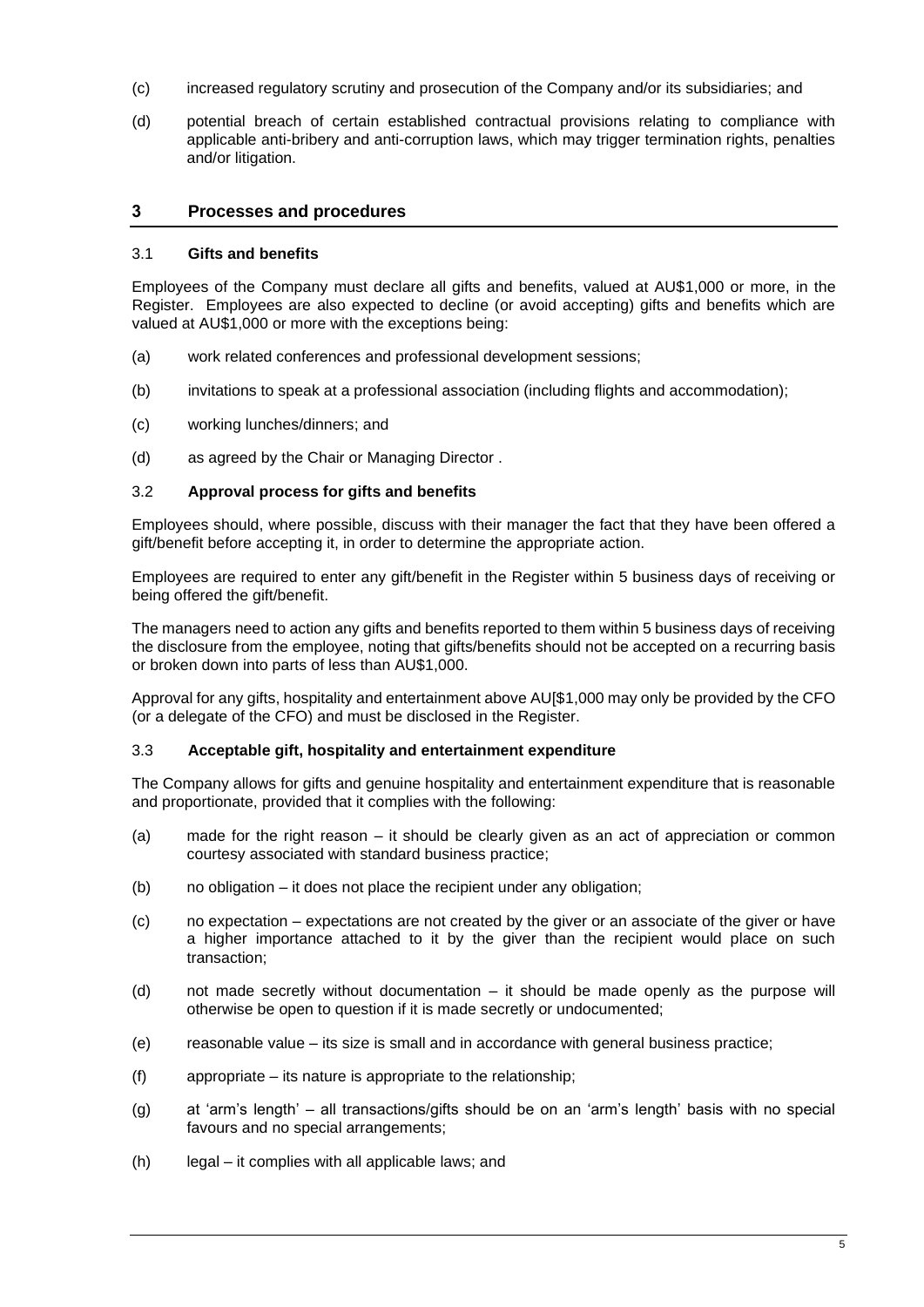(i) documented – if the expense or gift is valued at AU\$1,000 or more, it must be fully documented in the Register.

Circumstances under which any gift/benefit should never be accepted include:

- (a) gift in the form of cash and/or cash equivalent vouchers or gift certificates;
- (b) 'quid pro quo' (a benefit or advantage offered for something in return); and
- (c) making incomplete, false or inaccurate entries in the Company's books and records.

## 3.4 **Tenders and procurement**

In relation to tenders and procurement for services to be provided to the Company, all employees are expected to act with a high degree of professional integrity and in accordance with the Company's Code of Conduct. The following requirements are designed to assist you in your negotiations with external parties including suppliers in order to avoid conflicts and unethical behaviour. All material and potential conflicts of interest in relation to any particular tender or procurement process must be declared immediately and consent must be obtained from the CFO before proceeding or continuing to proceed with the process. Further:

- (a) all tenders and procurement processes must be conducted fairly and transparently;
- (b) there must be no favour or undue preference to any supplier at the expense of the Company;
- (c) no personal benefit should be received, directly or indirectly, in connection with the tender or procurement process; and
- (d) the tender and procurement process must be appropriately documented (including to identify why the provider was ultimately selected).

## 3.5 **Facilitation payments**

Facilitation payments, whether legal or not in a country, are prohibited under this Policy.

Facilitation payments are a form of bribery made for the purpose of expediting or facilitating the performance of a public official for a routine governmental action e.g. processing papers, issuing permits and other actions of an official in order to expedite performance of duties of a non-discretionary nature (i.e. which they are already bound to perform). The payment or other inducement is not intended to influence the outcome of the official's action, only its timing.

## 3.6 **Donations and sponsorships**

Any donations and sponsorships not prohibited under this section made by the employees using Company funds, rather than personal funds, must be approved by the CFO or the Chair. Please also see the Company's Code of Conduct.

Please be aware that promises of donations and sponsorships, even if no payment is ever made, are equally capable of being caught by the anti-bribery and anti-corruption laws in a number of different countries.

# 3.7 **Charitable contributions**

Charitable support and donations are acceptable whether in-kind or financial in nature. Employees of the Company must be careful to ensure that charitable contributions are not used as a scheme to conceal bribery. The Company can only make charitable donations that are legal and ethical under local laws and practices. In Australia, this means that an organisation is entitled to receive income tax deductible gifts and deductible contributions.

No donation can be offered or made on behalf of the Company without the prior approval of the CFO and any donation must be within the Board approved financial limits.

# 3.8 **Political Donations**

The Company may make donations to political parties from time to time, subject to Board approval.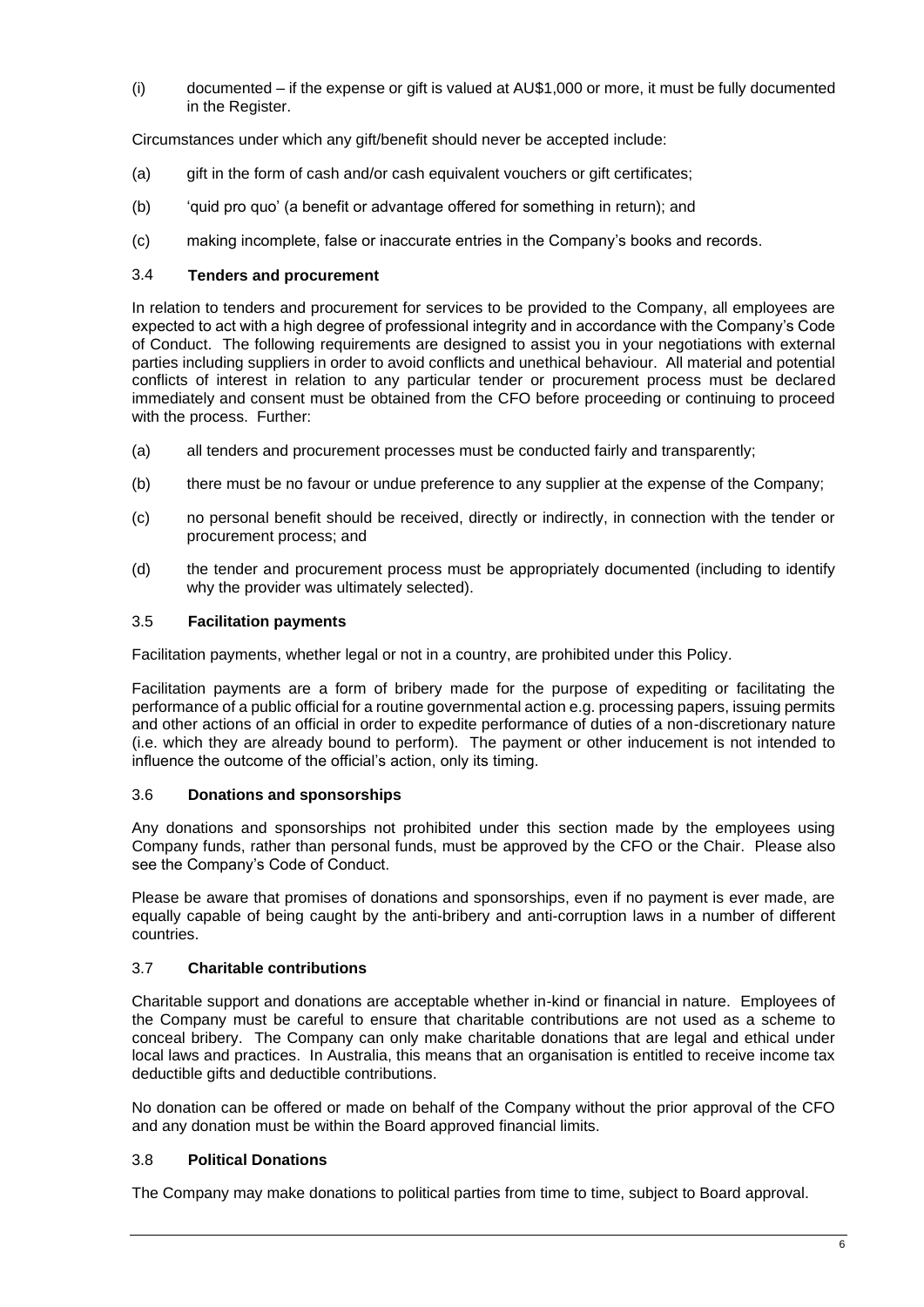Care must be exercised when providing donations or sponsorship. The Company and employees must comply with the spirit of this Policy, including avoiding multiple donations and sponsorship which, if aggregated, may breach this Policy.

# **4 Responsibilities**

## 4.1 **Employee's responsibilities**

You must ensure that you read, understand and comply with this Policy. The prevention, detection and reporting of any form or kind of bribery and/or corruption are the responsibility of all those working for, acting for or being engaged by the Company.

All employees are required to avoid any activity which might lead to or suggest a breach of this Policy. You must notify your manager and/or the CFO as soon as possible if you believe or suspect that a conflict with, or a breach of, this Policy has occurred, or may occur in the future. Any employee who breaches this Policy will face disciplinary action, up to and including termination of employment or engagement.

## 4.2 **Record keeping**

The Company must keep financial records and have appropriate internal controls in place which will evidence the business reason for making payments to third parties.

You must declare and enter all gifts and benefits in the Register within 5 business days. The Register may be subject to managerial review and internal and external audit. You must ensure that all expenses and claims relating to hospitality, gifts or expenses incurred to third parties are submitted in accordance with our expenses policy and specifically record the reason for the expenditure. Please refer to the Annexure of this Policy for what details are required to be recorded in the Register.

All accounts, invoices, memoranda and other documents and records relating to the dealings with third parties, such as clients, suppliers and business contacts, should be prepared and maintained with strict honesty, accuracy and completeness. No accounts can be kept 'off- book' to facilitate or conceal improper payments. For example, it is an offence under the *Crimes Legislation Amendment (Proceeds of Crime and Other Measures) Act 2016* (Cth) for a person to make, alter, destroy or conceal an accounting document, including being reckless in their conduct which allowed such an act to facilitate, conceal or disguise the corrupt conduct.

## 4.3 **How to raise a concern**

Under the Code of Conduct, all employees of the Company have a responsibility to help detect, prevent and report instances of bribery and corruption as well as any other suspicious activity or wrongdoing in connection with the Company's business. The Company is committed to ensuring that all employees have a safe, reliable and confidential way of reporting any suspicious activity. You are encouraged to raise concerns about any issue or suspicion of malpractice at the earliest possible stage with your manager. If you are unsure whether a particular act may constitute bribery or corruption, or if you have any other queries or concerns, these should be raised with your manager.

If you are not comfortable, for any reason, with speaking directly to your manager, the Company has a Whistleblowers Policy which affords certain protections against reprisal, harassment or demotion for making the report or raising any concern.

## 4.4 **Monitoring and review**

Regular reviews of the Register enable the identification and management of any potential or emerging risks. For example, if a particular company is presenting a significant number of gifts to various employees or if companies are offering frequent and substantial hospitality to employees, including but not limited to dinners, seats at sporting events, access to corporate boxes or cultural venues, upgrades on fights, theatre tickets.

Internal control systems and procedures will be subject to regular audits and reviews to provide assurance that they are effective in countering bribery and corruption. There may also be independent reviews undertaken from time to time by externa audit.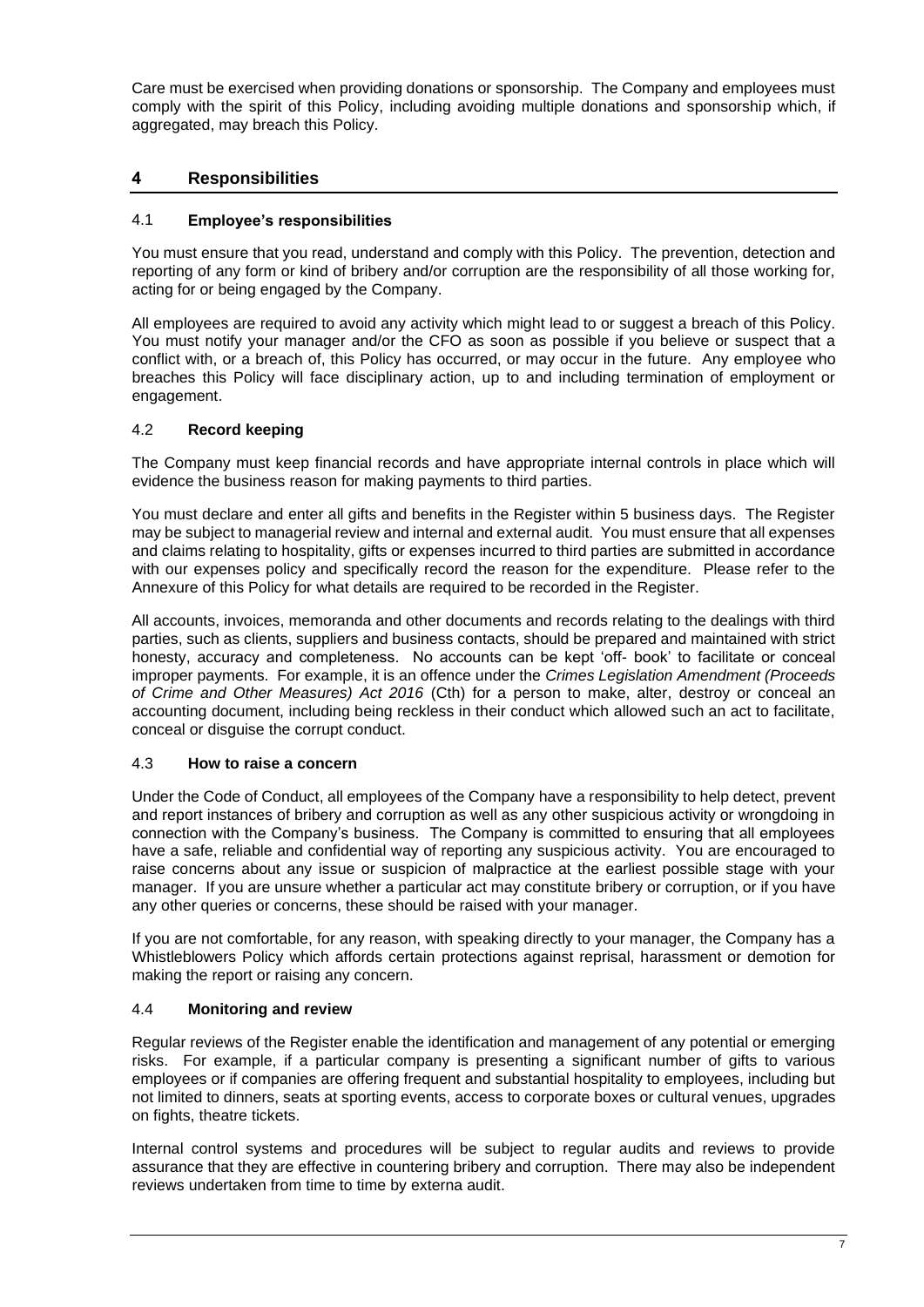## **5 Breaches**

Serious criminal and civil penalties, as well as reputational damage, may be incurred if the Company or an employee is involved in bribery or corruption. Any breaches of this Policy or material incidents of bribery or corruption must be reported to the Board. Where considered appropriate, the gift or benefit received may be:

- (a) donated to charity;
- (b) divided up among employees or made available for the recipient's team; or
- (c) in exceptional cases, the CFO or Chair may determine that the gift may be retained by the recipient.

Notwithstanding the above, all gifts considered to be bribe or a potential bribe, or which may involve corruption, will be returned to the giver immediately. Any breaches of this Policy or material incidents of bribery or corruption will be taken seriously and may result in disciplinary action, including termination of employment.

## **6 Other Matters**

#### 6.1 **Amendment of Policy**

This Policy can only be amended with the approval of the Board.

#### 6.2 **Training**

The Company will provide training sessions to assist managers and employees:

- (a) recognising and understanding incidents of bribery and corruption; and
- (b) managing and responding to such incidents.

The extent and nature of such training will be defined by reference to their function and will reflect the risks facing an employee in their role. The Company will keep records of all completed training sessions.

## 6.3 **Adoption of Policy and annual Board review**

This Policy replaces any previous policy in this regard.

The Board will review this Policy periodically to ensure effective operation and assess whether any changes are necessary. This Policy can only be amended with the approval of the Board. The Company will communicate any amendments to employees as appropriate.

## 6.4 **Publication of Policy**

The Policy is available on the Company's website. Key features are published in:

- (a) either the annual report or on the Company's website; and
- (b) in the Appendix 4G to be lodged with the ASX at the same time as lodgement of the annual report.

## **Approved by the Board on 30 September 2021**